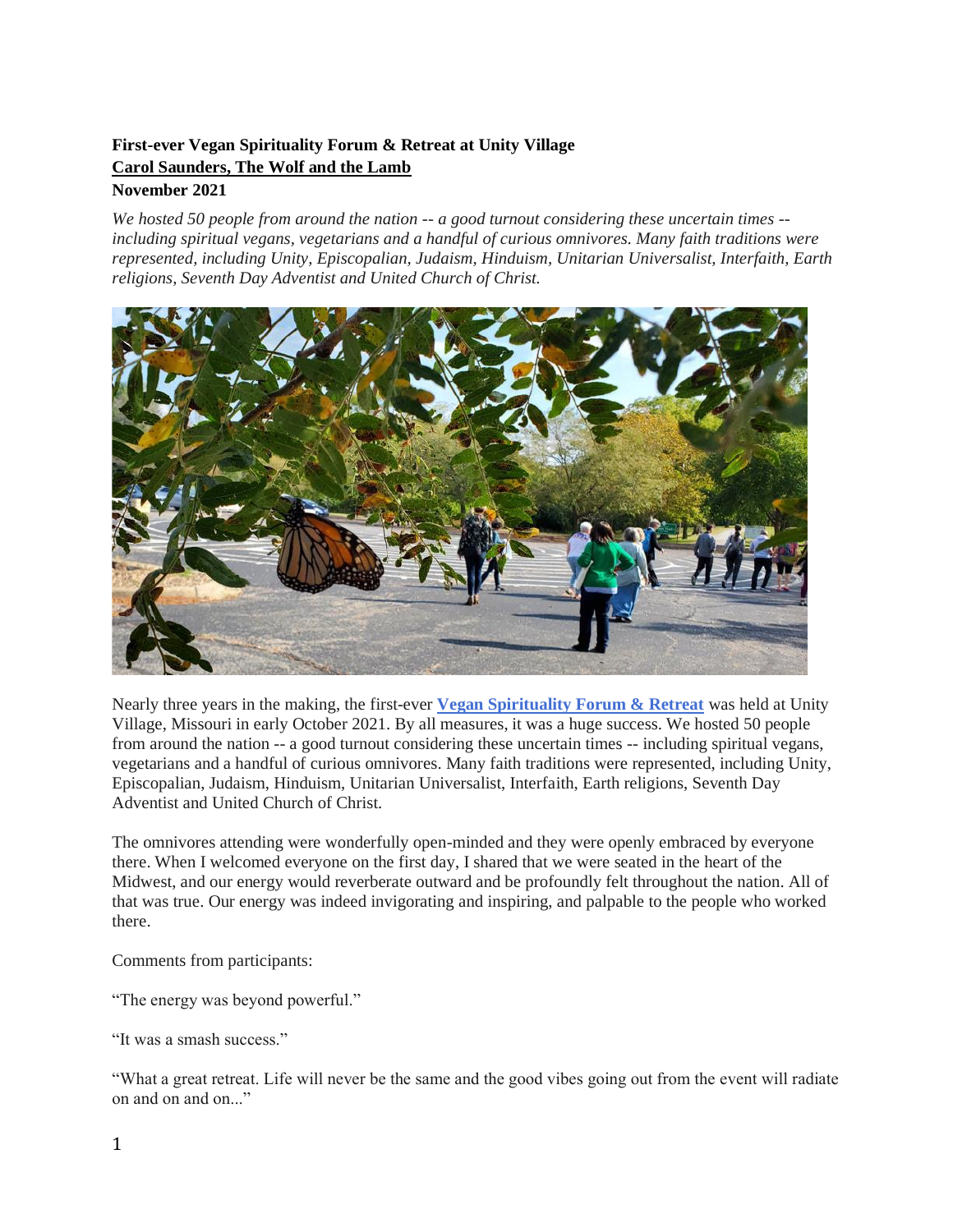"The retreat has given me so much to consider as I move along my path, deepen my spiritual practice and recognize my innate spirituality in thought, word and deed."

"I will always remember the kindness of the people there."

"The food was way beyond what I expected and the venue was way better than I could have imagined. It was a sensational and splendid retreat."

"The presenters were amazing! The venue was amazing! I was inspired by the food."



*Photo of about half the group after the Interfaith service and blessing*

Unity Village was the perfect place to hold this event. It is a magical-feeling place, which I attribute to the 24/7 Silent Unity prayer ministry that has taken place there for more than 125 years. The grounds are incredibly beautiful, inspiring and peaceful. Unity Village sits on 1,200 wooded acres and boasts a gorgeous fountain display, award-winning rose garden, and beautiful walking trails. If you haven't been there, it is bucket list worthy.

Unity also has a unique history of ethical living. Its founders, Charles and Myrtle Fillmore, gave up meat eating in 1895, and taught and lived ethical veg living as a key part of their ministry. Charles wrote and spoke with clarity and conviction for 40 years about the connection between our relationship with animals and our ability to develop spiritually, manifest peace, express love and live ethically. Together Charles and Myrtle opened the first vegetarian restaurant in Kansas City (Unity Inn), started a food company to sell meat alternatives (Unity Pure Food Company), offered bibles bound in a leather alternative, and published this statement: "Unity opposes the use of any product that necessitates the taking of life, whether it's food substance, wearing apparel, or general utility." This was part of Unity's early identity -when the movement most fervently thrived. For many years I have felt guided by the spirits of the Fillmores to bring their teachings back to life within the Unity movement and beyond. That guidance is what made this retreat happen.

Our schedule was packed with four keynote speakers, five workshops, spiritual practices, and a food demonstration. Dr. Will Tuttle spoke on *"Spirituality and Vegan Living - Trials, Progress and*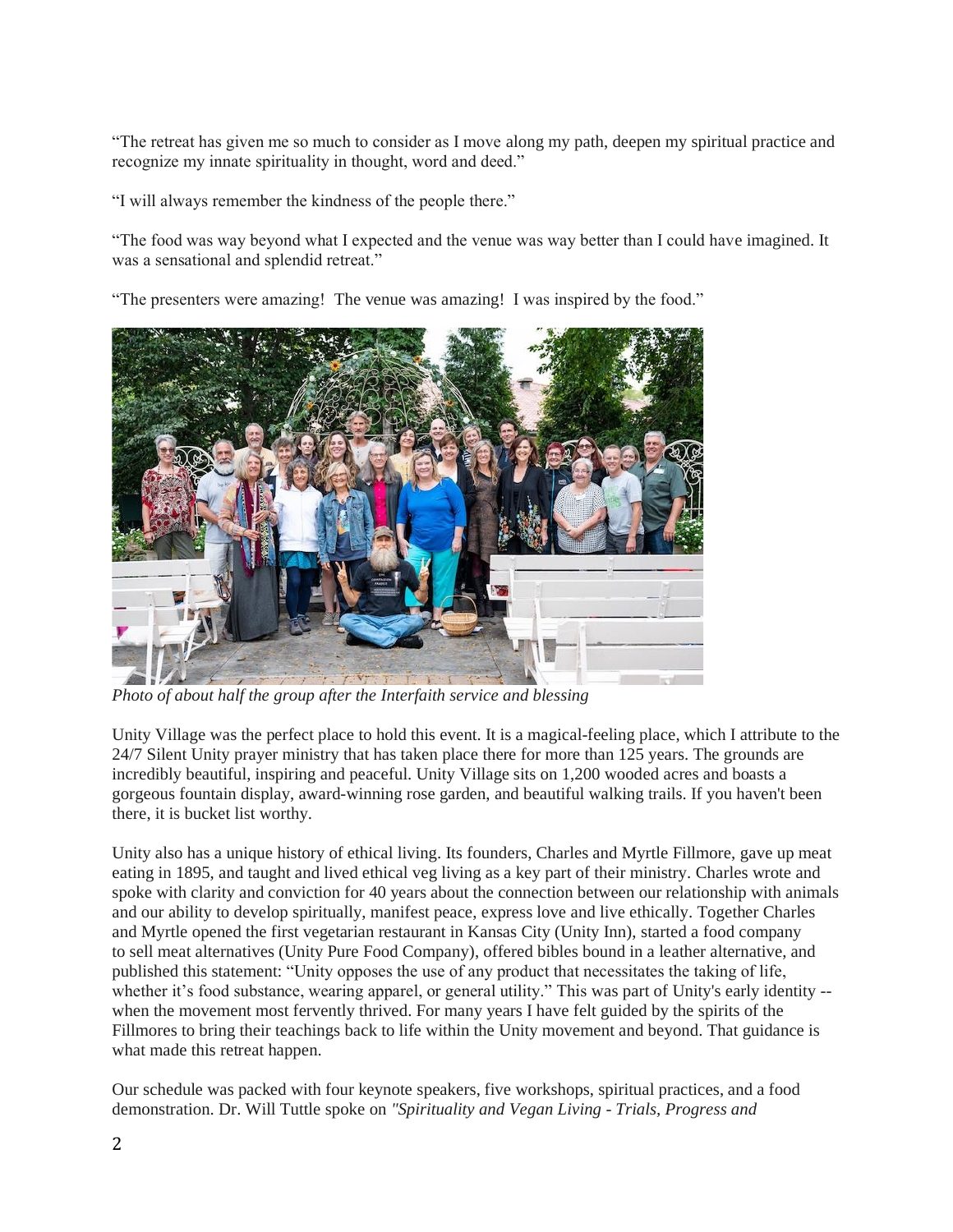*Challenges,"* Victoria Moran shared her*"Life of Ahimsa,"* Dr. Milton Mills taught us *"What the Bible Has to Say About Plant-based Diets and Animal Rights,"* and Dr. Lisa Kemmerer spoke on *"Religions of the World and the Vegan Moral Imperative."* The workshops included spiritual practices and animal rituals, ideas for faith-based vegan advocacy, and how to get to a vegan world by 2026. We also watched Thomas Jackson's film, *[A Prayer for Compassion](https://aprayerforcompassion.com/),* and previewed his current film project, *[Compassion](https://vimeo.com/534665445)  in Action -- [Bring the Elixir Home.](https://vimeo.com/534665445)* Dr. Kemmerer's *Animals and World Religions* exhibit was on display for all to see. Each morning began with a meditation or gentle body movement exercise, and we concluded on Sunday with an animal-focused Interfaith service and an animal blessing ceremony.

A surprise to almost everyone was just how good the food was. Everyone raved about it! Each meal was delightfully colorful and included cooked and raw versions and delicious desserts. The chef – not vegan himself – took this on as a challenge, and he outdid himself. It was fun to see how excited the servers and staff were about the beauty of the food. They were eager to taste it themselves. There's no better way to convert a person to plant-based eating than to create fabulous food!

The energy and success of this first event has inspired me to make it annual. Next year we will put into the schedule more time for reflection, collaboration and spiritual practice. We will incentivize the attendance of curious omnivores and provide a workshop track to support where they are. We will have practical workshops to help people hold conversations with friends, family and clergy. We will schedule time for sharing of best practices. I am sure each year we will learn and adjust the program. But the most important thing that happens here is the connection and inspiration. This is a great place to come if you are a spiritual vegan, vegetarian or curious omnivore. It's like stepping into another dimension – one where we inspire each other to carry ourselves and our message powerfully into the world…and maybe get a little retreat time too.



*The organizing team: Judy Carman, Carol Saunders and Lisa Levinson*